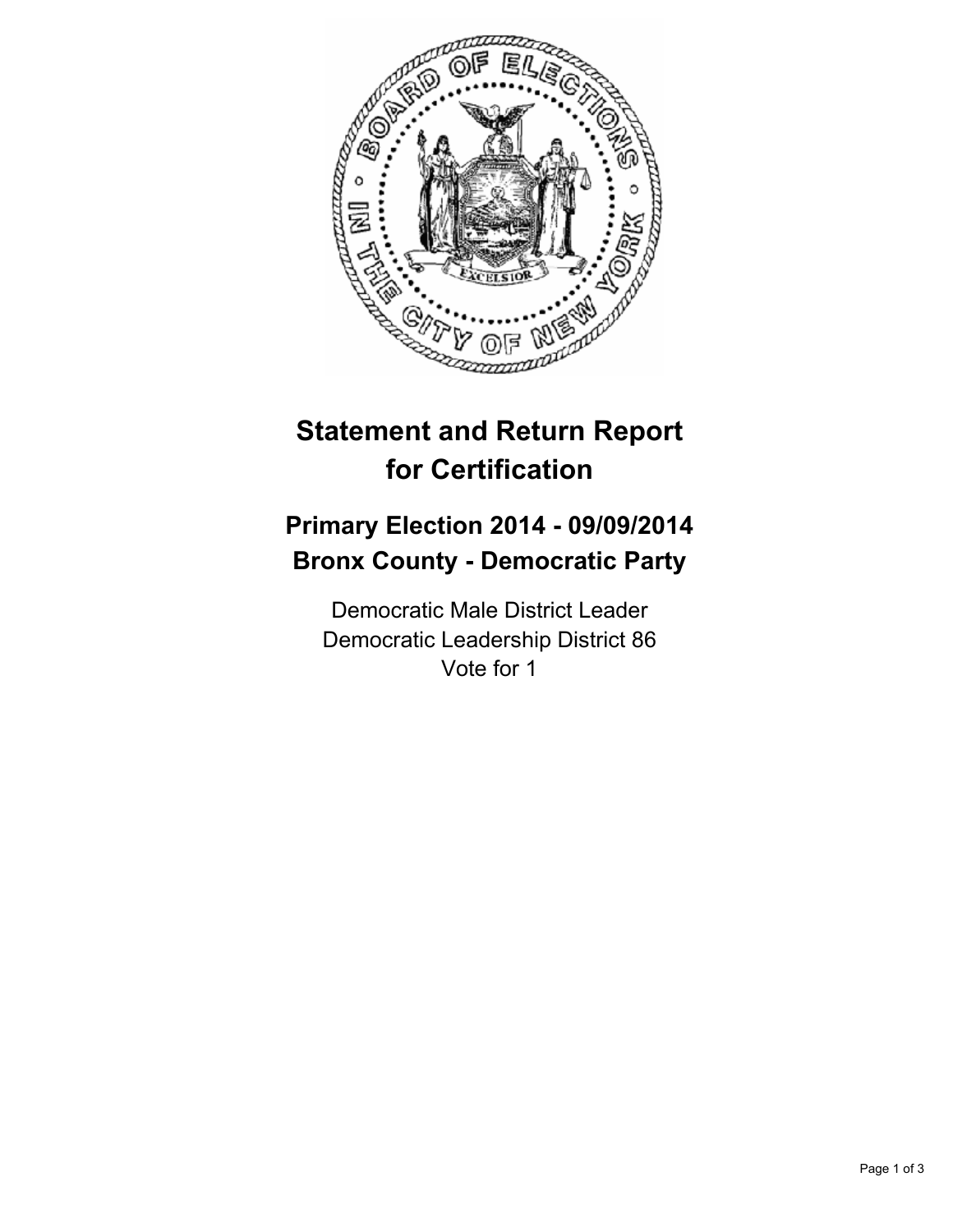

## **Assembly District 86**

| <b>PUBLIC COUNTER</b>                                    | 3,988        |
|----------------------------------------------------------|--------------|
| <b>EMERGENCY</b>                                         | 0            |
| <b>ABSENTEE/MILITARY</b>                                 | 124          |
| <b>FEDERAL</b>                                           | 0            |
| <b>SPECIAL PRESIDENTIAL</b>                              | $\mathbf{0}$ |
| <b>AFFIDAVIT</b>                                         | 46           |
| <b>Total Ballots</b>                                     | 4,158        |
| Less - Inapplicable Federal/Special Presidential Ballots | 0            |
| <b>Total Applicable Ballots</b>                          | 4,158        |
| <b>HERIBERTO COLLAZO</b>                                 | 1,343        |
| LUIS SALCEDO                                             | 1,469        |
| ADRIANO ESPAILLAT (WRITE-IN)                             | 1            |
| BENNY CATALA (WRITE-IN)                                  | 1            |
| HECTOR RAMIREZ (WRITE-IN)                                | 1            |
| JOSE RIVERA (WRITE-IN)                                   | 1            |
| KEVIN DELGADO (WRITE-IN)                                 | 1            |
| MICHAEL BLAKE (WRITE-IN)                                 | 1            |
| UNATTRIBUTABLE WRITE-IN (WRITE-IN)                       | 18           |
| VICTOR PICHARDO (WRITE-IN)                               | 1            |
| <b>Total Votes</b>                                       | 2,837        |
| Unrecorded                                               | 1,321        |